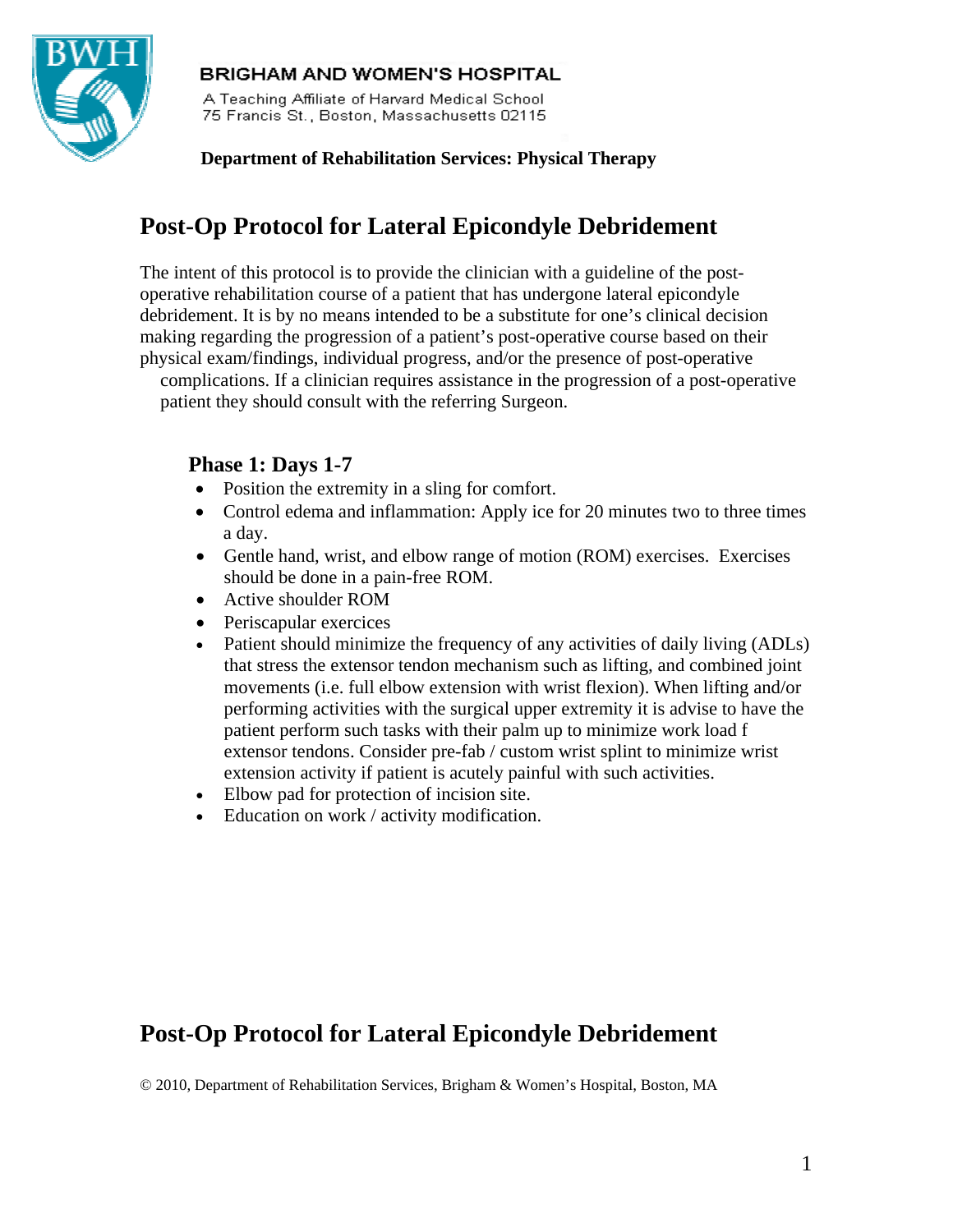## **BRIGHAM AND WOMEN'S HOSPITAL**

A Teaching Affiliate of Harvard Medical School 75 Francis St., Boston, Massachusetts 02115

#### **Department of Rehabilitation Services: Physical Therapy**

## **Phase 2: Weeks 2-4**

- Discontinue sling.
- Begin passive range of motion (PROM). Passive motion should be continued and combined with active-assisted motion within end-range of patient's pain tolerance
- Gentle strengthening exercises with active motion and sub maximal isometrics.
- Edema and inflammation control: Continue to ice application 20 minutes two to three times a day. Tubigrip as needed.
- Scar management as needed.
- Continue work / activity modification education.

## **Phase 3: Weeks 5-7**

- Advanced strengthening as tolerated to include weights or theraband. Focus should be on endurance training of wrist extensors (i.e. light weights, higher repetitions per set).
- ROM with continued emphasis on restoring full A/PROM.
- Edema and inflammation control with ice application for 20 minutes after activity.
- Modified activities in preparation for beginning functional training.
- Gentle massage along and against fiber orientation.
- Counterforce bracing to common extensor tendon of forearm. (Including education on proper use to avoid nerve compression.)

## **Phase 4: Weeks 8-12**

- Continue counterforce bracing if needed for patient to completed ADLs and/or strengthening activity pain-free.
- Begin task-specific functional training.
- Return to higher-level work / recreational activities.

#### **Reference:**

 Brotzman SB, Wilk KE, *Clinical Orthopeadic Rehabilitation*. Philadelphia, PA: Mosby Inc; 2003.

#### **Formatted:** Ethan Hope **Reviewers:**

# **Post-Op Protocol for Lateral Epicondyle Debridement**

© 2010, Department of Rehabilitation Services, Brigham & Women's Hospital, Boston, MA